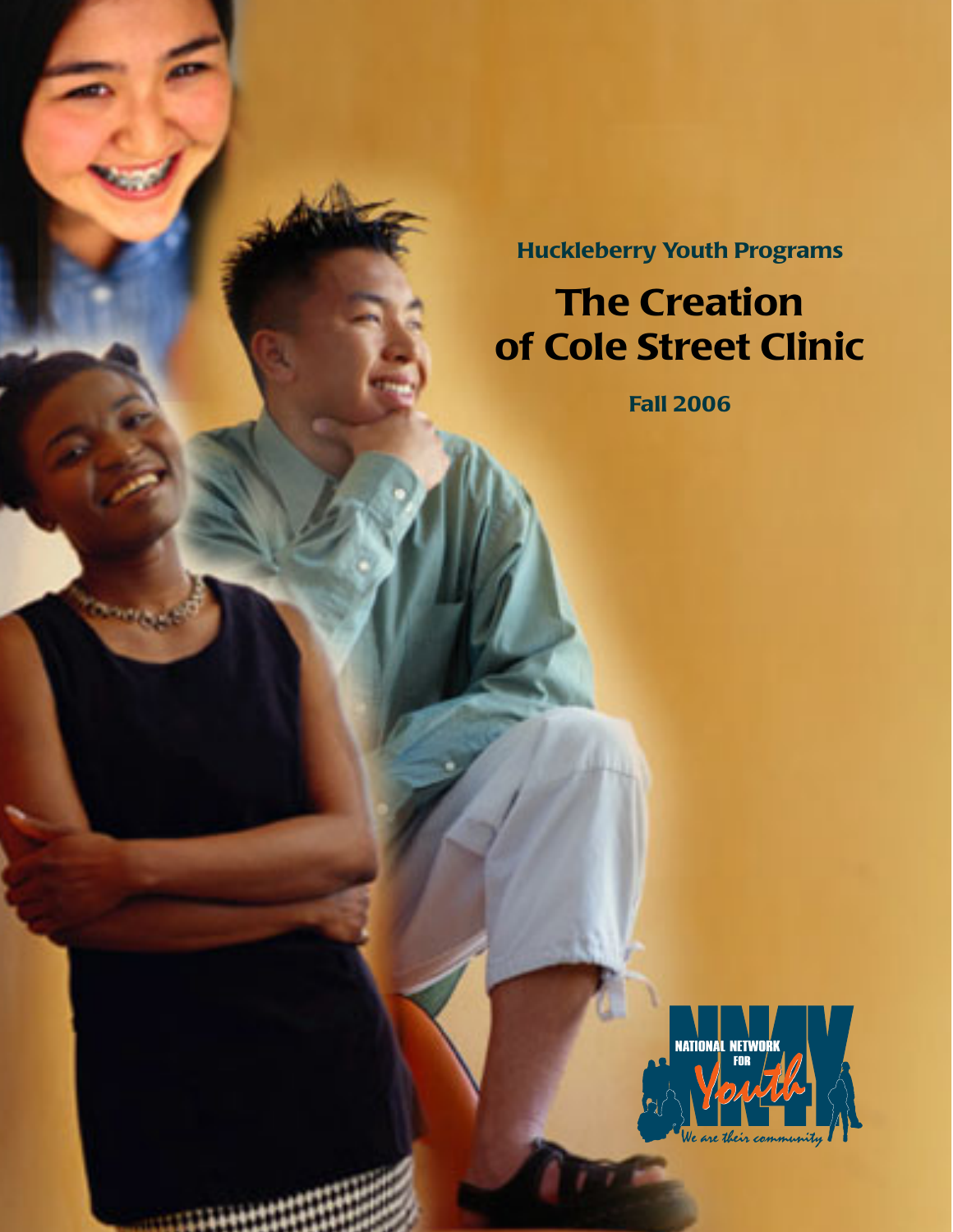

Runaway youth shelters and programs were an innovative response to community needs in the late 1960's and those same early programs continue to be innovators in their communities today. Huckleberry Youth Programs (HYP) in San Francisco, California is a prime example of a community based nonprofit organization that continually evolves to address the ever-changing needs of youth in their community.

In 1967, young people from all over the country were running toward something – primarily the music scene and the new freedoms associated with the counterculture. Thousands of young runaways made their way to San Francisco, placing enormous demands on the city's services. Founded by a local minister during the 'summer of love', Huckleberry House was the first shelter in the country specifically designed to respond to the needs of runaway youth.

Today, the young people Huckleberry House serves are predominately from the Bay Area and are running from something – depression, abuse, violence, family dysfunction, or abandonment. They run away as a means to escape feelings of helplessness and hopelessness. Many exhibit developmental disabilities and poor academic performance. They may choose to engage in risky behaviors including drug and alcohol abuse and unprotected sex. It is a different world and a different population, with teens presenting more complex and potentially life-threatening struggles to survive, let alone thrive.

Fortunately, Huckleberry Youth Programs, the parent organization for Huckleberry House – and its colleague organizations across the country – are well positioned to adapt to change. Serving some of the most at-risk youth in their communities, they are the "canaries in the mines" that detect emerging youth trends and service needs. Over time they have built the expertise and community partnerships to respond to these trends and needs through innovative programming that strengthens the social fabric of the communities they serve.

# **Huckleberry Youth Programs (HYP)**

Established in 1967, Huckleberry Youth Programs will soon celebrate its 40<sup>th</sup> anniversary. The agency's mission is to engage adolescents and their families in a comprehensive array of quality services addressing prevention and health promotion, crisis intervention, stabilization and growth. Its programs promote the health and leadership of youth while diverting them from violence, crime and gang involvement, running away and chronic homelessness, drug and alcohol abuse, risky sexual activities, and involvement in the juvenile justice system.



HYP's philosophy of service delivery extends beyond individual development and emphasizes family functioning and community involvement. The organization maintains a strong commitment to respect and affirm the diversity of its clients, to recognize and understand the value and dignity of young people, and to acknowledge their potential to become healthy, responsible adults.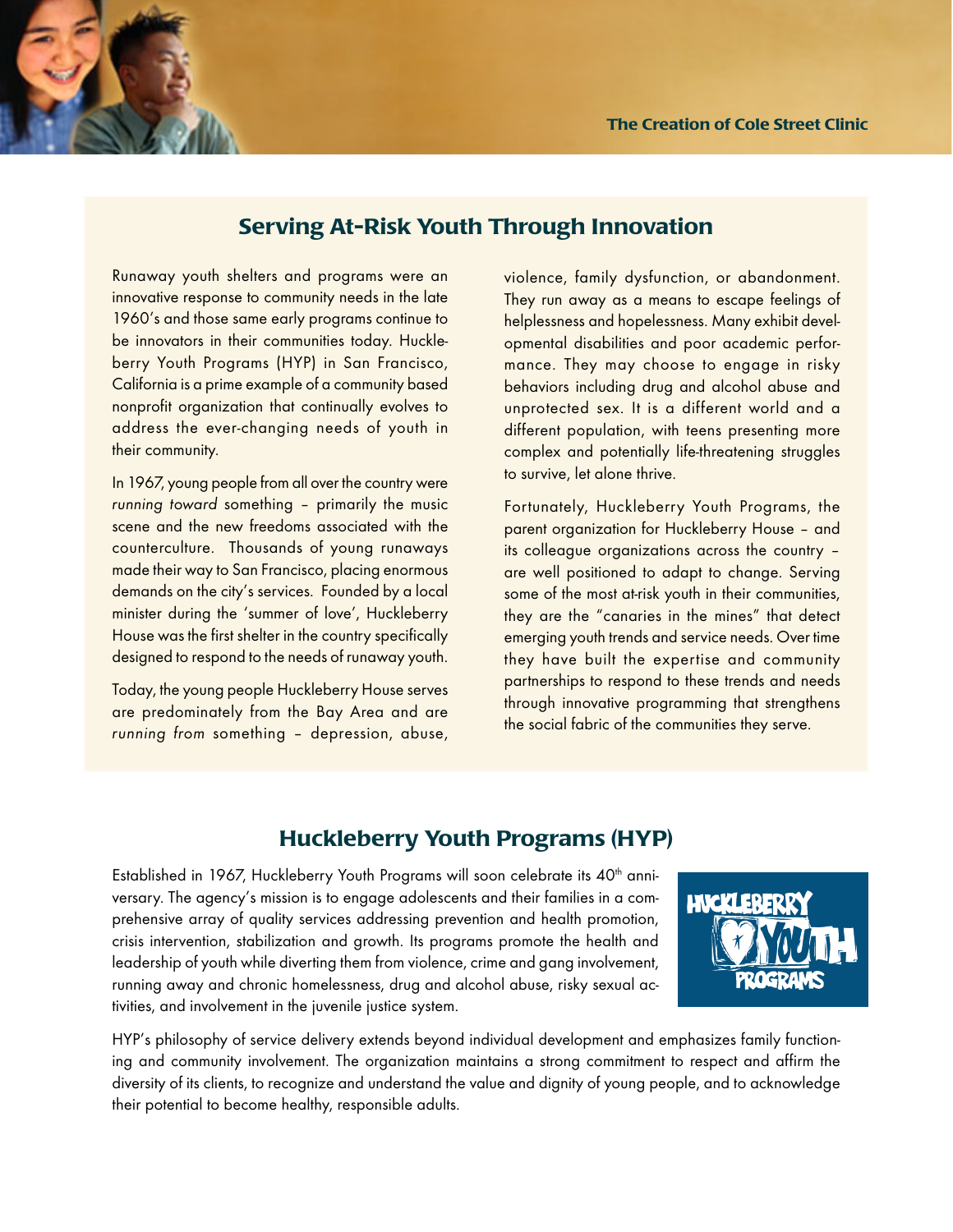

Results from a multi-year, comprehensive outcomes-based evaluation completed in 1998 documented the following improved client behaviors after participation in HYP services: youth experienced improved living stability, decreased violence, decreased emotional and physical abuse, increased emotional well-being, improved school attendance, and increased use of birth control.

The agency has served more than 125,000 youth since its incorporation, including 7,500 youth in 2005. HYP currently employs 55 staff members and operates on a \$3.8 million annual budget. All services are available to youth free of charge.

# **The Origins of Service Expansion at HYP**

A national movement within the juvenile justice field was advocating for the separation of delinquent youth (those being held for criminal activity) from those who were detained or incarcerated due to histories of abuse and neglect. The term 'status offenders' was coined to describe youth being held for activities that would be legal for adults; thus it was their status as a juvenile that allowed their detention. These status offenses included behaviors such as running away, school truancy, and curfew violations. The national advocacy led to the 1974 Juvenile Justice and Delinquency Prevention Act that created incentives for states to deinstitutionalize status offenders and contained the Runaway Youth Act that created a network of shelters nationally for runaway youth. At the time of the passage of this Act, more than half of the youth in juvenile detention nationally were detained as status offenders.

In California, the local juvenile probation departments retained jurisdiction over status offenders, although other states created processes known as PINS (Person in Need of Services), FINS (Family in Need of Services) or CHINS (Child in Need of Services) that served as entry points for status offenders into the child welfare system. In San Francisco, status offenders continued to be held at the Youth Guidance Center, albeit in a separate section and with separate staff from delinquent youth. In 1988, the decision was made to move the SF status offender program to a local community based organization. (Need to talk to Bruce about who was involved in the advocacy for this.) Huckleberry Youth Programs successfully competed for the grant, and services for status offenders in San Francisco were moved to Huckleberry House.

## *The Creation of Cole Street Clinic*

During the mid-to-late 1980's, San Francisco was one of the national epicenters of the HIV/AIDs crisis. It became apparent to providers that runaway and homeless youth were engaging in behaviors that placed them at high risk for contracting HIV. HYP responded in a variety of ways as the epidemic grew, culminating in 1992 with the opening of its Cole Street Clinic to provide comprehensive healthcare screening for adolescents in San Francisco. Cole Street Clinic was born of the expansion of two distinct services at Huckleberry House: HIV education and medical screenings for youth.

Like many innovations, it arose from a community need, the strength of an advocate, and an opportunity seized.

Danny Keenan, a Residential Counselor at Huckleberry House was HIV-positive and wanted to establish a program to provide HIV prevention information to young people. He was aware the youth at Huckleberry House were engaging in activities that put them at high risk for HIV infection. Through his experience working with at-risk youth, he knew that the most effective way to influence their behavior was to provide information through their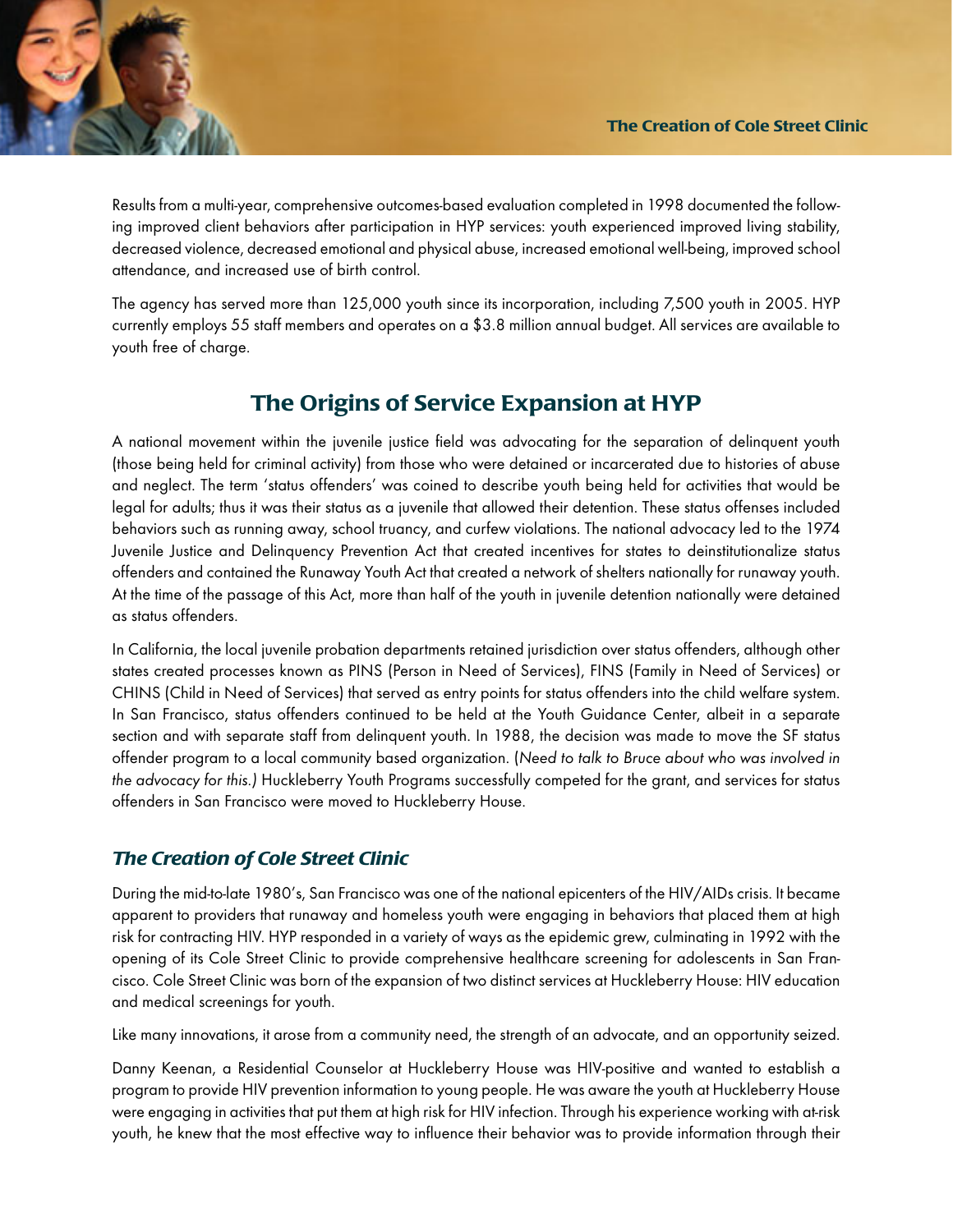peers rather than "old people" – anyone over 21. Danny began to train peers as health educators to work with the youth at Huckleberry House.

Through the dedication of advocate Danny Keenan and the agency's leadership, Huckleberry Youth Programs was one of the first organizations in the country to establish an HIV prevention program for teens. Cole Street Clinic literally originated in the basement of Huckleberry House in the late1980s. The San Francisco Department of Public Health was providing healthcare to teens at Youth Guidance Center through a program called SPY – Special Programs for Youth. With the move of status offenders to Huckleberry House, SPY agreed to outsource a nurse 20 hours a week to provide care to all youth being served at Huckleberry House – in a room in the basement.

The demand for this service was high. In its first year, more than 1,000 unduplicated youth used the clinic. Even after leaving Huckleberry House youth returned to see the nurse, frequently bringing their friends who needed medical attention as well. Within a year, two providers were weekly offering 60 hours of primary and reproductive healthcare to youth. The program moved out of the basement and soon had a group of six former Huckleberry House clients trained by Danny as Peer Health Educators making presentations at schools and at other youth service programs, as well as doing street outreach. In 1989, the United States Centers for Disease Control recognized HYP's peer-based HIV education program as a national model and awarded Huckleberry Youth Programs their first HIV prevention grant for a runaway and homeless youth shelter.

HYP approached the San Francisco Department of Public Health about collaborating on an adolescent clinic that would merge Huckleberry's HIV prevention program and the Department's medical clinic. The Cole Street Clinic moved into its own facility in 1992, shortly before Danny's death. At that time, the program expanded to integrate three components that are crucial in meeting the complex needs of at-risk adolescents: primary and reproductive healthcare, provided by DPH providers; HIV prevention and education; counseling and case management, the latter two provided by HYP staff. Huckleberry Youth Programs secured a Robert Woods Johnson Foundation grant, a matching grant from the San Francisco Foundation, and support from the University of California at San Francisco. From 1991-1994, Cole Street Clinic experienced a continuous growth of youth using the program. It received local media attention, CNN coverage of the peer health education program, and hosted a visit by the trustees of the Robert Woods Johnson Foundation.

Today, Cole Street Clinic is one of the city's only full-time health centers dedicated exclusively to teens. The clinic's three-component service delivery system goes beyond the traditional primary care approach to adolescent health including the following:

- Primary and reproductive health care, including family planning, pregnancy testing and choice counseling, sexually transmitted disease screening and treatment, acute and episodic care, chronic health problem management, HIV testing and counseling.
- Prevention and education services are offered through a peer-based approach and include a range of community outreach and on-site clinic services to address high risk behaviors, (such as risky sexual behavior or substance abuse), wellness education, health promotion activities, and life skills training.
- Psychosocial services include assessment, treatment, and discharge planning for case management, individual therapy, family mediation and family therapy, as well as make referrals to other service providers.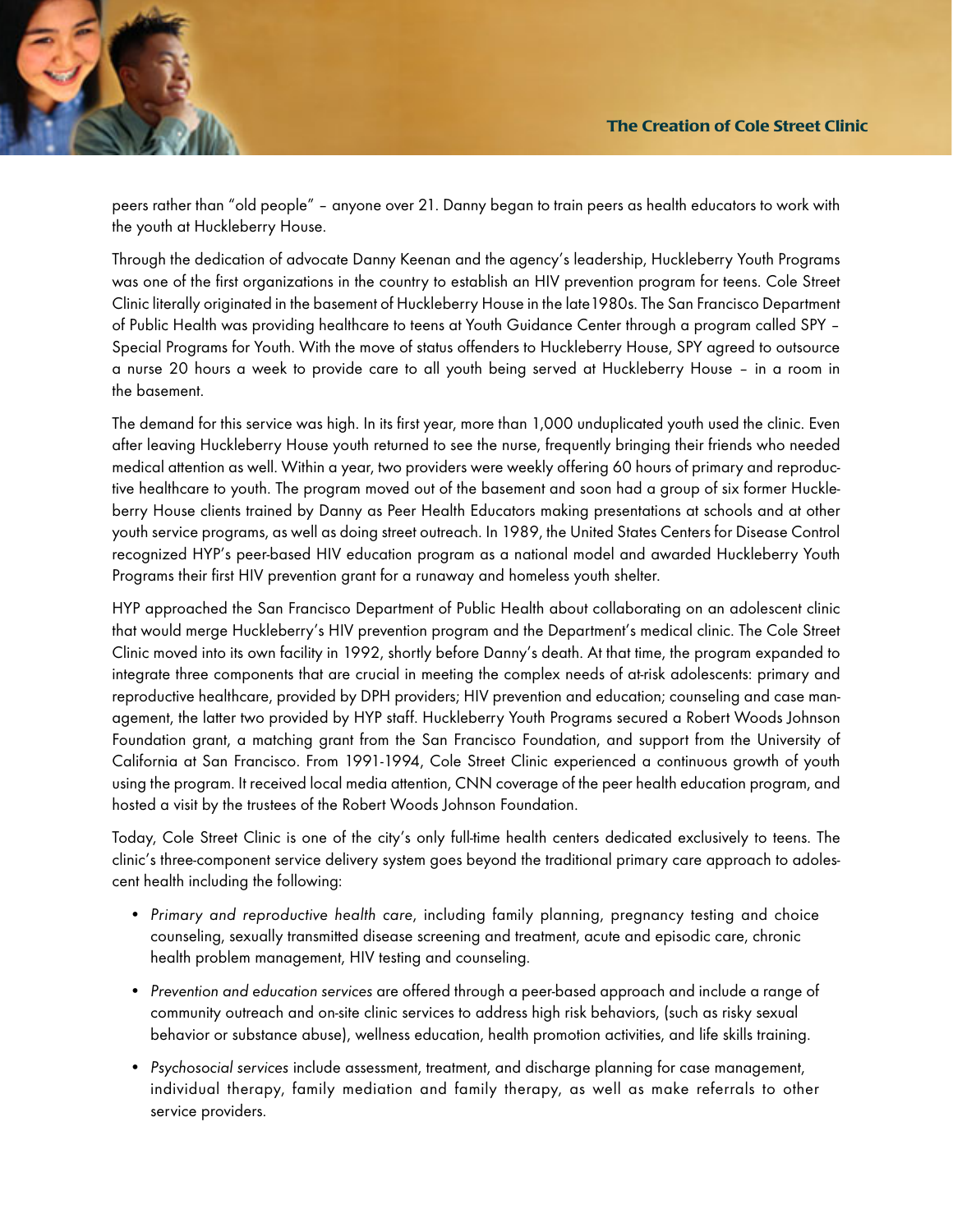Peer Health Educators continue to be integral members of the service and outreach team, creating a teenfriendly environment, maintaining confidentiality, and providing education/outreach in a variety of settings, including schools and other youth services agencies. The VIP (Violence Is Preventable) Girls Program is a San Francisco collaborative project led by HYP and housed at the clinic. In 2005, 1**,**065 youth received medical services including primary care, reproductive health care, HIV and STD testing and treatment, pregnancy testing and choice counseling, immunizations, and physical and gynecological examinations. Nearly 2,200 youth participated in prevention/education single session or multi-session groups, and 346 youth were reached through outreach activities.

Cole Street Clinic is a public/private partnership involving HYP and the San Francisco Department of Public Health's Community Health Program for Youth (CHPY). Its healthcare providers are an in-kind contribution from DPH while HYP funds all other staff and services.

#### *Lessons Learned*

- 1. When setting up the program, it is important to create a shared cost structure at the onset and to periodically make adjustments to reflect increased and/or changing costs.
- 2. Melding different cultures into one organization can be difficult. You need to balance and contend with different work styles, priorities, practices, values, policies, salary structures, data needs - just to name a few of the issues that need to be addressed.
- 3. Funding the non-healthcare services is a continuous struggle. Very little public money is available and it is difficult to sustain the services on private foundation grants alone. It is important to be aware of, and plan for this challenge.
- 4. There are constant challenges to sustaining partnerships over the long-term. Most specifically, as staff at the partner agencies turns over, there is the potential for the vision of the project to change and the resulting commitment to the program can therefore change.

#### *Expanding Best Practices*

Huckleberry Youth Programs established the **Huckleberry Teen Health Program (HTHP)** in Marin County in 1995, just north of the Golden Gate Bridge n response to the lack of effective health programs for teens in the county. Modeled on the Cole Street Clinic, it is a comprehensive health promotion and youth development program, also known as the Montecido clinic, serving at-risk Marin County youth ages 12-20. During the past 10 years, HTHP has become the primary provider of health access, education and other support services for underserved youth in Marin County, with a significant focus on reproductive health and teen pregnancy prevention.

Already operating an adolescent shelter in the area since 1974, the Marin Community Foundation was funding Huckleberry Youth Programs in 1992-1993 to provide HIV prevention, including the training of peer health educators. In 1994 a new Marin County Health and Human Services director convened a county-wide forum for school, health, and community based organizations to assess the health needs of Marin County youth. After a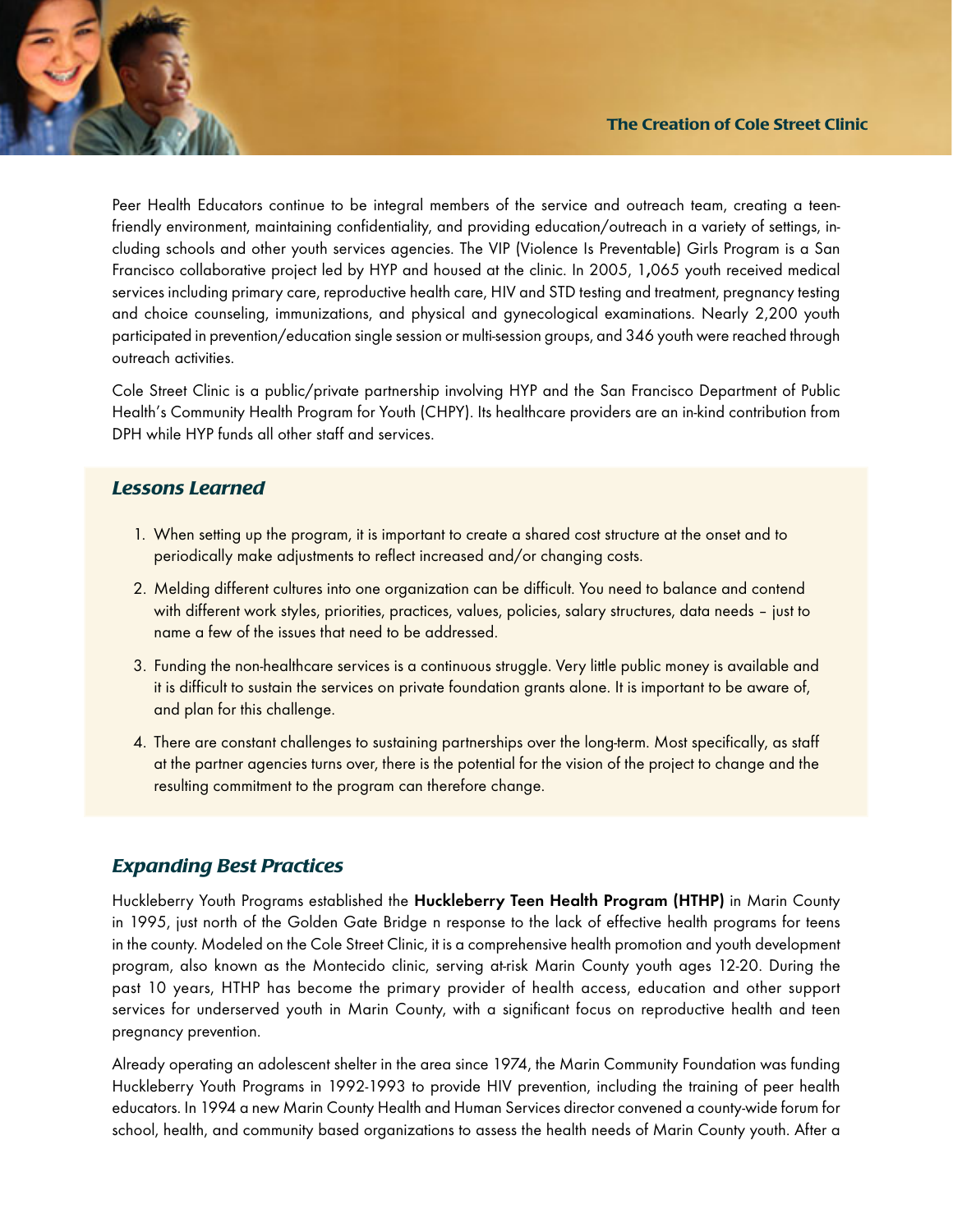

visit to Cole Street Clinic as part of this planning process, HYP was approached about establishing similar services in Marin County. A location in the only urban area in Marin County, San Rafael, was selected because it was close to bus lines, across the hall from Women's Health Services, a Marin County Department of Public Health clinic, and across the street from San Rafael High School. On its first day, the program served 10 youth; 20-30 a day by the end of the first month; and now more than 700 annually.

HTHP is also a partnership between HYP and the Department of Public Health, and the Department contributes toward the rent and provides nurse practitioners and a supervising physician. Immigrant youth were identified as the target population in need of primary care. In addition to HIV prevention, the Montecido clinic provides street outreach, peer health education, case management and counseling, and mental health services for Latino youth.

During 1998-1999, young people were being turned away from the Huckleberry Teen Health Program in San Rafael due to a lack of capacity to serve them. Staff identified that approximately 25 percent of the youth using their program were from Novato, a residential community 10 miles to the north of San Rafael. The Women's Health Services and Novato Youth Center convened a working group to address expanding service capacity by opening a clinic site in Novato.

Drawing upon their previous experience, Huckleberry Youth Programs entered into a collaborative among four community groups to open a clinic in Novato; Planned Parenthood, Novato Youth Center, and the Bay Area Community Resources. The California Endowment provided funding to open the new clinic in October 2006.

# **Other HYP Programs**

Huckleberry Youth Programs provides the following programs in addition to those featured in this monograph:

Huckleberry House, the oldest HYP program, is a 24- hour emergency crisis shelter for homeless, runaway and other high-risk youth. Program services at Huckleberry House include crisis shelter, food, clothing, medical care, telephone information and referral, behavior management, and individual and family counseling provided by the counseling staff. The average stay is four days, offering youth and their families an opportunity for a respite from family conflict while examining family dynamics with the support of a trained clinician. Eighty-eight percent of sheltered clients are reunited with parents or are placed in another safe environment if they cannot return home because of abuse, neglect, or abandonment.

Counseling Services are provided to youth and their families at Huckleberry House and Huckleberry's Cole Street Clinic. Clinical services for youth include assessments, individual therapy and case management. Family services included family therapy, as well as family reunification for youth housed at Huckleberry House.

The Community Assessment and Referral Center (CARC), managed by HYP for the City and County of San Francisco, provides immediate intervention through a strength/needs-based assessment to arrested youth who have committed non-violent offenses. This includes moderate-to-intensive case management services and referrals to city agencies and community-based organizations. In addition to HYP staff, it includes staff from the Probation, Public Health, and Police Departments, as well as the Sheriff's Office.

Established more than 30 years ago, 9 Grove Lane (9GL) is Marin County's only shelter for homeless, runaway, at-risk, abused youth and youth in family crisis. Teens are housed for 1 to 7 days before returning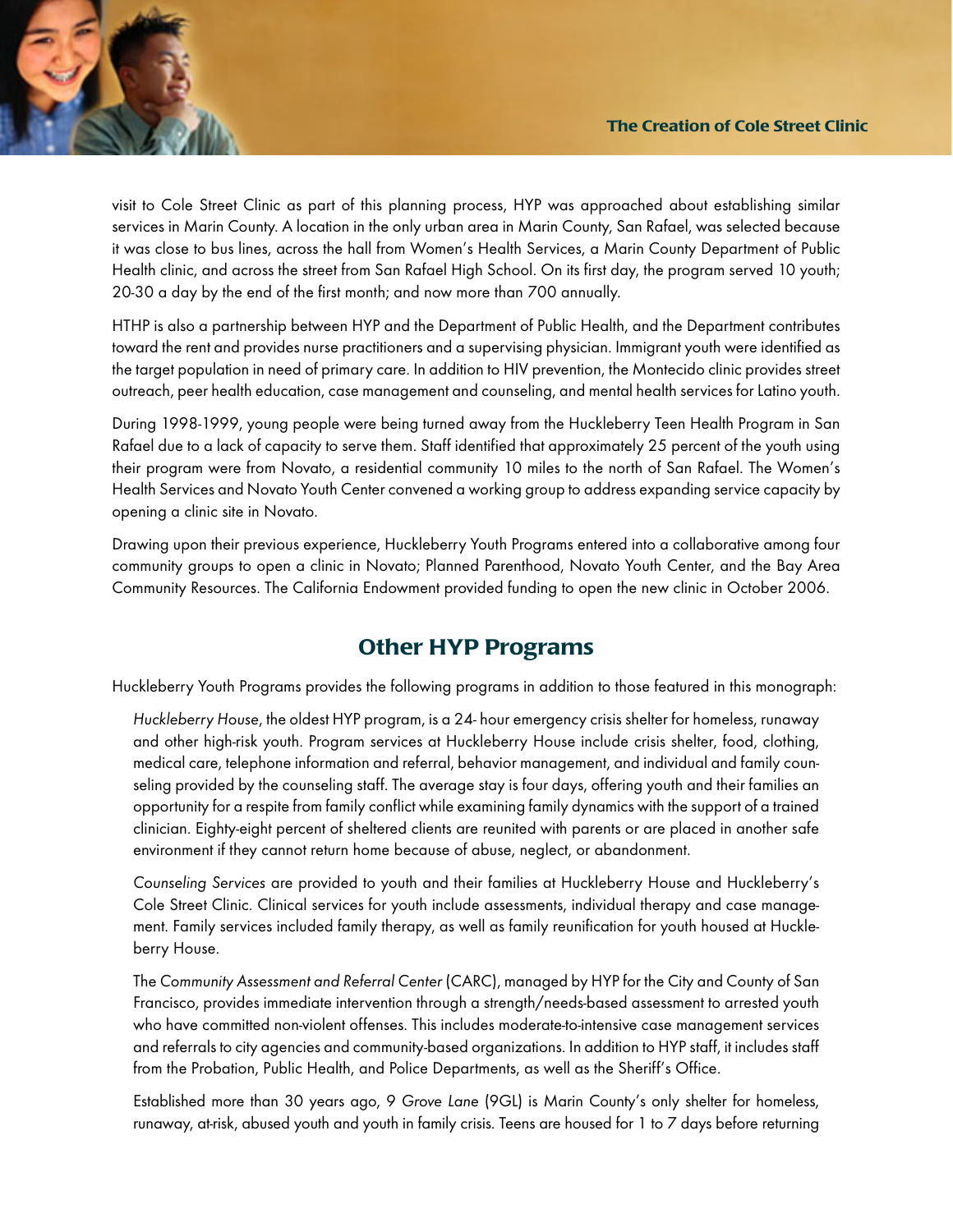

home or to an alternative safe environment. In addition to offering shelter, crisis services, counseling, telephone hotline, and juvenile justice diversion, 9GL serves as the Marin County shelter for abused and neglected adolescents who are awaiting out-of-home placement.

| <b>Programs</b>                              | <b>Annual visits</b> |
|----------------------------------------------|----------------------|
| Huckleberry House                            | 312                  |
| <b>Counseling Services</b>                   | 363                  |
| Comprehensive Assessment and Referral Center | 524                  |
| Nine Grove Lane                              | 102                  |
| Cole Street Clinic                           | 3648                 |
| Huckleberry Teen Health Program              | 2570                 |

## *Innovation Combined with Advocacy*

Throughout its history, HYP has developed programs and fashioned best practices to address the needs of at-risk youth.

- HYP provided testimony and other advocacy for the 1974 passage of the federal Runaway Youth Act and provided a model for hundreds of runaway shelters across the country. After more than 30 years, the Act continues to support safe shelter and family re-unification services for abused and neglected youth who run away from home nationwide.
- In 1981, HYP helped draft and advocate for California legislation to change the laws that made it a criminal offense for abused and neglected children to run away from home. This status offender legislation continues to assure that rather than being incarcerated for being abused and neglected, youth and their families receive needed services.
- In 1988, HYP established San Francisco's status offender system that diverts youth arrested for acts that would not be crimes if they were adults, (i.e., truancy, running away, curfew violations, being beyond parental control) from the juvenile justice system and into HYP's continuum of services.
- In 1991, the US Department of Health and Human Services Office of Inspector General recognized HYP as an innovative and effective program that integrates services at the community level for dysfunctional or multi-problem children and families.
- In 2003, HYP was cited by New York's Vera Institute of Justice as a model in providing respite care as an alternative response for youth at risk of court-ordered placement. New York is in the process of replicating the "Huckleberry Model" of crisis/respite care and family reunification for "incorrigible youth" throughout the state.